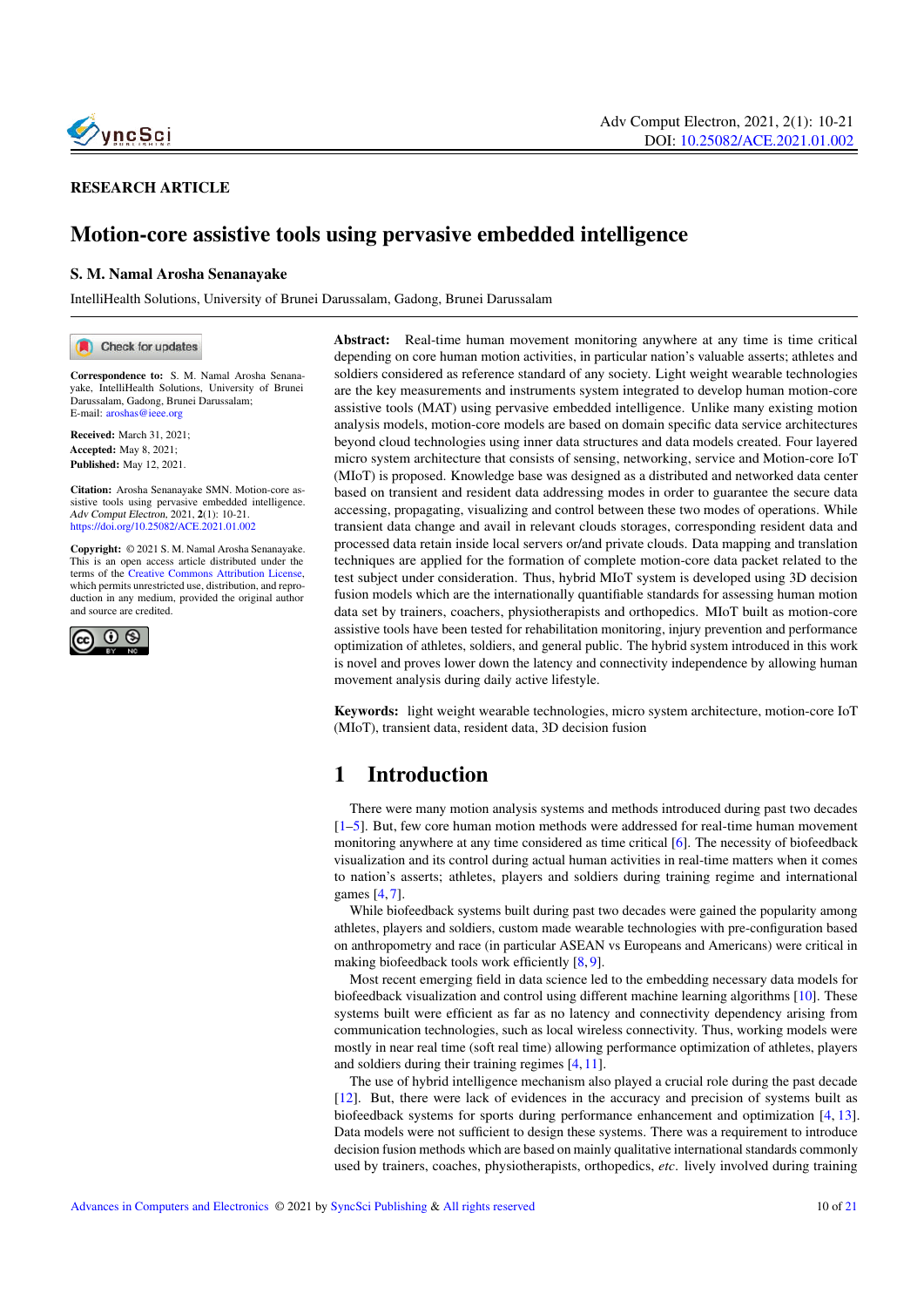regimes and rehabilitation monitoring in clinical environment [\[14,](#page-11-12) [15\]](#page-11-13). Recently, IoT and cloud computing as novel tools were introduced in order to cater soft real-time human movement analysis  $[16]$ .

Hence, core human motion as a time critical event under latency and connectivity independence is the critical problem addressed in this work. ASEAN athletics' are under considerable scrutiny on their performance enhancement and optimization due to lack of real time biofeedback tools. As a solution for these critical problem statements, motion-core assistive tools using pervasive embedded intelligence are introduced using domain specific data architecture made up of micro-layer architectures executable interactively using Motion-core IoT based on transient and resident data processing modes.

# 2 MAT data service architecture

Motion-core Assistive Tools (MAT) data service architecture follows the principle behind decentralized and distributed network architecture. Most of the layered architecture defined in network architectures are primarily dependent on the services provided by below and upper layers subject to protocols established in each layer. This will allow to define functions of each layer while they are governed by mostly headers and trailers of each layer considered. Thus, availability and accessibility of data in each layer are restricted according to services and protocols established. This leads not only the constraints to real-time data processing, as well as connectivity dependence of each layer, such as TCP/IP protocols.

MAT data service architecture is novel and it is fully dependent on data services than functions and protocols defined in each layer. This allows not just the accessibility and availability of data in each layer, it also allows biofeedback visualization and control depending on the actual status of core human motion. In order to accommodate efficient usage of data, defining micro architectures are essential such a way that data models required in a decentralized and networked environment differ depending on the data accessibility and availability for different data processing. Thus, data model must be guided depending on core motion activities happening in real-time.

Therefore, data service architecture introduced in this work addresses the research gap between biofeedback visualization and control by availing the data depending on the actual motion-core activity in real time such a way that healthcare professionals intervene in different sports during training regimes and actual games involved and in case of elderly remotely by switching the networks.

Furthermore, secure data is another research gap since profile data of athletes, players and soldiers are from one side vulnerable to attack and as well their profile data are useful to duplicate, replicate easily using necessary advanced technologies currently available such as motion capture system. In this research, data security is guaranteed in addition to the network security features available in a connected environment by introducing two different data processing modes; transient and resident.

Thus, mapping and translation of data addressed is novel and it is a partially satisfying requirement of light weight wearable technologies adapted to these kind of domains, such as sports, than leaving the complete data transformation as a data processing tasks in a computing environment.

<span id="page-1-0"></span>[Figure 1](#page-1-0) illustrates micro architecture introduced as a data service architecture that can be used in a motion-core environment in order to address the accessibility and availability of data for biofeedback.



Figure 1 Data Service architecture for motion-core environment

The micro architecture in [Figure 1](#page-1-0) is processed in a local storage or/and cloud if the motioncore binds at a server. But, when motion-core binds at a mobile platform, micro architecture is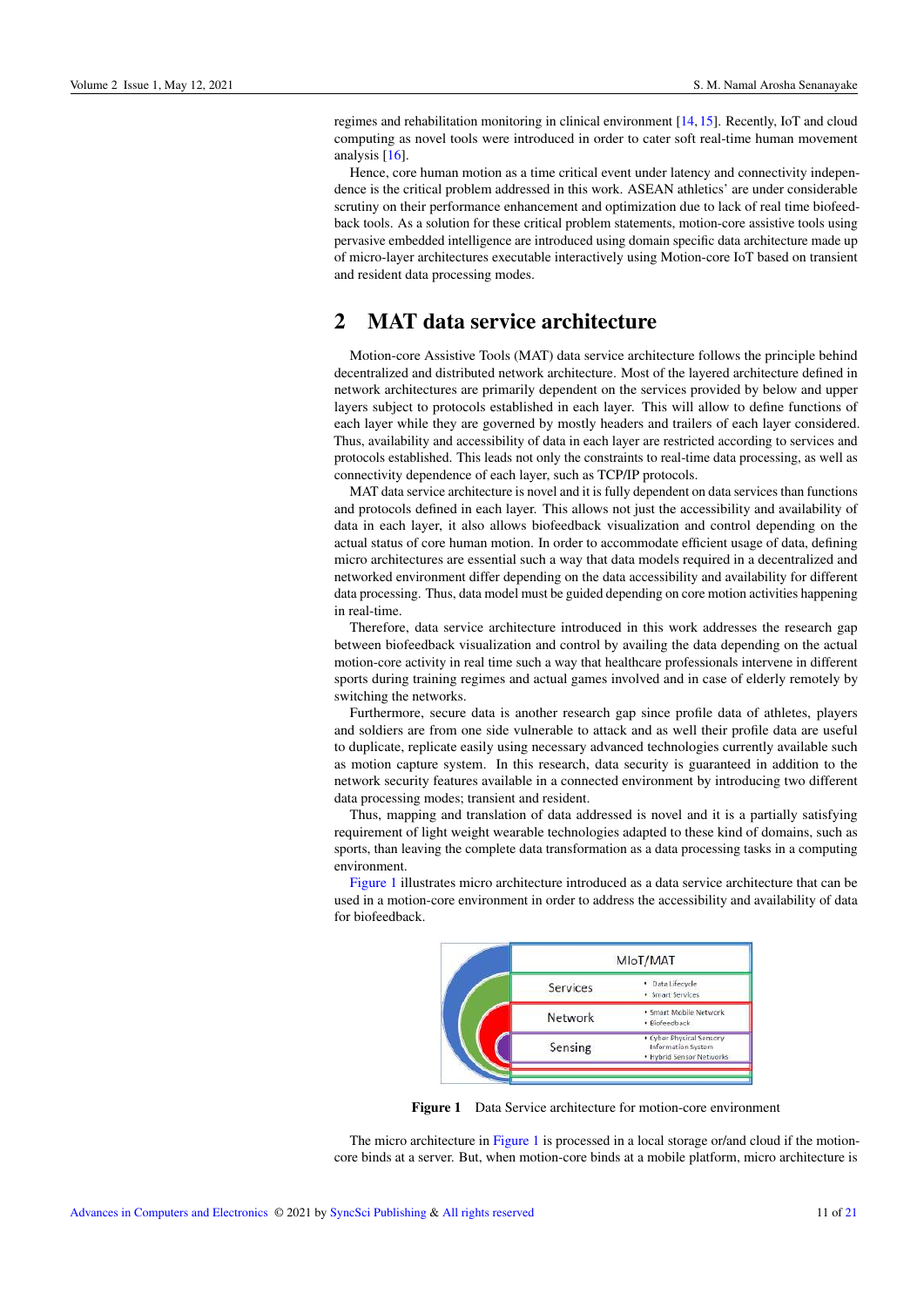processed in a networking environment using secure two modes of data processing introduced in this research.

### 2.1 Sensing layer

Based on lightweight wearable sensors worn interfaced with Motion-core IoT (MIoT), sensing layer is responsible for ingesting raw sensor data acquiring from various different multiple sensing sources such as MIoT, lightweight wearable sensors, motion capturing sensors, *etc*. Sensing layer created allows any sensor to integrate for motion analysis. Thus, MIoT works as a biofeedback tool interactively using transient data which is a solution introduced for secure data accessibility during biofeedback . Transient data contain intelligent identification code (IIC) as the transformed identification code of actual test subject under consideration together with actual motion-core data based on the current status of motion. On contrary resident data contain IIC together with historical motion-core data under the control of relevant healthcare professionals in a local secure storage. Hence, IIC is designed using 64 digits in which 32 digits are stored as transient IIC and another 32 digits as resident IIC.

#### 2.1.1 Hybrid sensor networks

<span id="page-2-0"></span>Data service architecture defines hybrid sensor networks such a way that ingesting data shall be done independent of the origin/source of raw sensor data acquired. Thus, the formation of sensor network is a wireless adhoc network which allows the connection of MIoT as a sensor node for acquiring raw sensor data at the physical layer as illustrated in [Figure 2.](#page-2-0)



Figure 2 Hybrid sensor network

Qualisys motion capture system is connected using wireless LAN for transmission of real world coordinates of reconstructed 3D image data. Wireless WAN is used for data transmission of wireless wearable sensor suit that can contain motion, EMG and EEG sensors. MIoT is connected using mobile network connectivity as per mobile operator of choice in order to transmit raw data related to biofeedback. All raw sensory data are considered as the input data for the embedded system. While local server acquires all these raw data, it is also connected to the cloud using the same mobile operator in order to do necessary cloud computing as shown in [Figure 2.](#page-2-0) The connectivity of all sensors are allowed the acquisition of raw data for all human activities; rehabilitation monitoring, injury prevention and performance optimization in outdoor and indoor in real-time.

#### 2.1.2 Cyber physical sensory information system

It is a repository of multi-sensor data stored as a pattern mining predictor system (PMPS) using data fusion techniques. PMPS allows mapping and visualization of fused sensor data into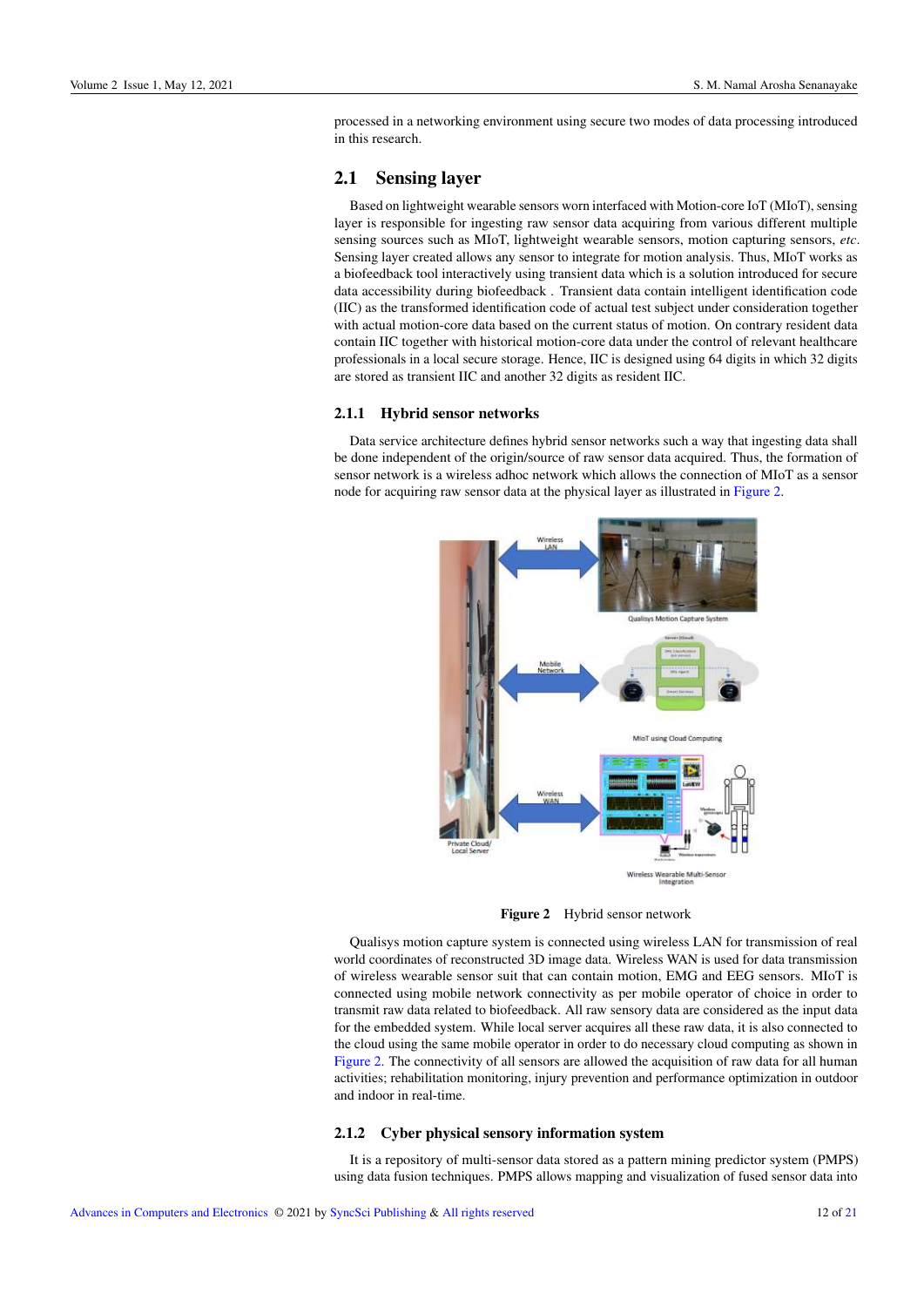all upper layers including to MIoT and MAT. Thus PMPS is designed in order to synchronize and interface with centralized server as depicted in [Figure 2](#page-2-0) and at the same time the availability of fused data in cloud environment. Fused sensor data shall be obtained using different transformation techniques which are already embedded inside the centralized server such a way that the most suitable transformation technique is retrieved from the server. In this research, previously designed evolving case library which is stored in the server uses for the appropriate sensor selection based on the actual sensor worn by the test subject. Therefore, PMPS shall be defined as shown in [Equation \(1\);](#page-3-0)

<span id="page-3-0"></span> $PMPSi = \sum_{i=0}^{n} f(motioni + sensor motioni + sensoremgi + sensoreegi + MIoTi)$  (1)

where; i:  $i^{th}$  test subject n: number of test subjects PMPSi: Pattern Mining Predictor System for  $i^{th}$  test subject motioni: fused data from motion capture system of  $i<sup>th</sup>$  test subject sesnoremgi: fused data from EMG sensors of i<sup>th</sup> test subject sensoreegi: fused data from EEG of  $i^{th}$  test subject MIoTi: Motion-core IoT of  $i^{th}$  test subject

### 2.2 Network layer

The service provides by the network layer is critical depending on the server connectivity to wireless networks and mobile connectivity. The solution proposed in this research work optimizes communication technologies by lower down the latency and connectivity independence. There are two main functions realizing in this layer; smart mobile network and biofeedback. While smart mobile network is the basis to establish the connectivity during the training regimes, biofeedback is based on the actual activity happening using the connection categories illustrated in [Figure 2.](#page-2-0)

#### 2.2.1 Biofeedback

Managing transient data during the actual activity happening is the responsibility of biofeedback. While PMPS is responsible to store fused data in relevant storage (cloud or/and server), biofeedback allows the transportation of fused data to the relevant destinations that can be to the services layer and as well as directly to the MAT based on the need to intervene by a relevant healthcare professional timely manner. Therefore, MAT can act as a biofeedback visualization and control in order to adjust and fine tune relevant parameters reflected in fused data from PMPS. Since transient data is considered during actual activity happening, motion-core data bind at mobile platforms. Data service architecture related to transient data is processed and visualized using relevant MAT. Thus transient data IIC reflected at this layer contains the current status and classification based on the performing activity as illustrated in [Figure 3](#page-3-1) that is a mapping and translation of resident data IIC into transient data IIC during binding at a mobile platform. In this research Android platform is used as mobile platform and Samsung IoT connected via Bluetooth is used for biofeedback visualization and data control. Therefore, biofeedback involves in real-time operations than off line and online operations during motion-core relevant actual activities performing and monitoring in real-time.

<span id="page-3-1"></span>

#### Figure 3 Transient data

Where; BY: Birth Year RCODE: Residence area code DATE: Date of actual experiment TIME: Time of actual experiment STATUS & CLASS: Actual status and classification of ith test subject BMDS: Birth month, date and sex CCODE: Clinic area code (if it is in the residence RCODE = CCODE) T: Type of clinic (0 = residence, 1 = hospital, 2 = polyclinic, 3 = clinic, 4 = private clinic) Therefore, biofeedback involves in real-time operations than off line and online operations during motion-core relevant actual activities performing and monitoring in real-time.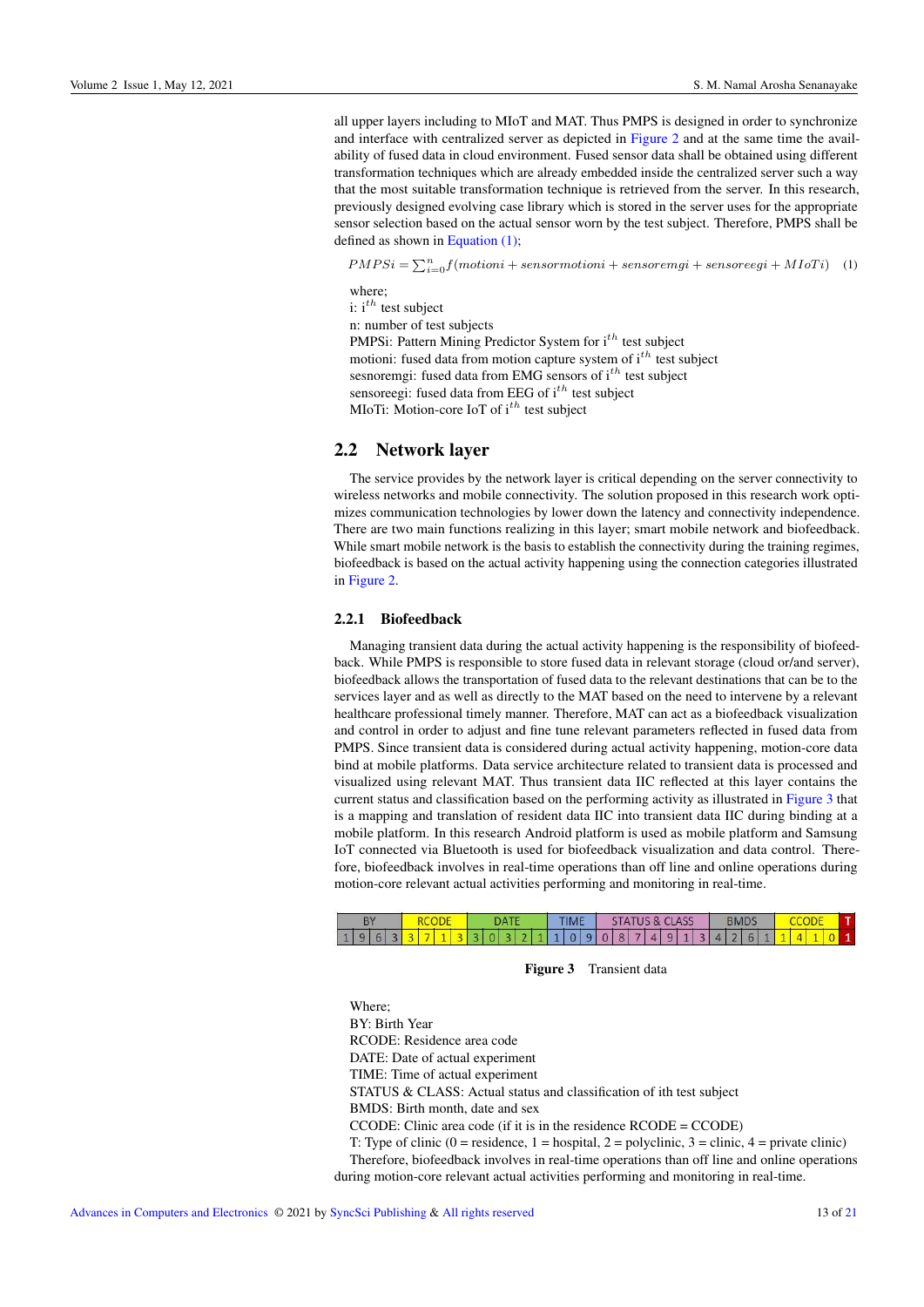### 2.2.2 Smart mobile network

The responsibility of the formation of case library based on PMPS is executed using smart mobile network during training regime. Based on the historical pattern set, case library is formed in order to extract and retrieve the most matching pattern during the actual activity happening. Thus, case library is implemented in a SQL server within the server configured as shown in [Figure 2.](#page-2-0) Resident data are directly involved for the formation of a comprehensive case library which allows to extract relevant matching pattern from PMPS using case based reasoning. Data service architecture used for resident data IIC processing binds at local or/and cloud server depending on communication method used as shown in [Figure 2.](#page-2-0) In this research hybrid communication methods are applied due to wireless LAN, Mobile networking, and wireless WAN required for multi-sensor integration and data fusion during the formation of case library. [Figure 4](#page-4-0) illustrates resident data IIC used in smart mobile network.

<span id="page-4-0"></span>

Figure 4 Resident data

BY: Birth Year

Where;

RCODE: Residence area code

LEARNT DATE: Last date of training regime

CYCLE: Number of times updated with a novel pattern set during training regime

STATUS & CLASS: percentages of rehabilitation, injury prevention and performance BMDS: Birth month, date and sex

CCODE: Clinic area code (if it is in the residence RCODE = CCODE) during training regime

T: Type of clinic  $(0 =$  residence,  $1 =$  hospital,  $2 =$  polyclinic,  $3 =$ clinic,  $4 =$  private clinic)

### 2.3 Services layer

The extract of relevant transient and resident data by the end user is executed in this layer. Depending on whether MIoT or/and MAT, the data is transformed into the tools interfaced using pervasive embedded intelligence. Some pattern set shall be reflected as the reuse pattern set from the case library formed for the monitoring of test subject under consideration by the relevant healthcare professionals. On the other hand, novel pattern set would have been generated during actual performing activities which do not exist as a pattern set in the case library, leading to retain as a new pattern set in the case library. Thus, service layer provides two different types of services; smart services and data lifecycle.

### 2.3.1 Smart service

Primary function is to map processed data using different visualization techniques based on the tools interfaced into the system. The tools used so far are different displays/TV screens, Android devices and Samsung IoT in real-time which work as MIoT or/and MAT. While MIoT possesses dual functional capabilities during biofeedback visualization as a visualization tool for the MIoT layer and at the same time during biofeedback control as a data control tool for all below layers, including the bottom most layer, sensing layer. But, MAT uses pervasive embedded intelligence which facilitates to make the most appropriate decision at MAT layer.

### 2.3.2 Data lifecycle

Primary goal of MAT is to establish case library using PMPS while maintaining the case library using pervasive embedded intelligence. As per data service architecture introduced in [Figure 1,](#page-1-0) embedded intelligence is developed by the formation of comprehensive case library for each test subject under consideration during training regime such a way that case based reasoning is applied to extract the matching pattern set from the case library. At the same time, the availability of this pattern set across all communication methods illustrated in [Figure 2](#page-2-0) during training regime for each test subject using IIC facilitates to revise/retain/reuse during the data lifecycle process. Thus, pervasive embedded intelligence is essential for data lifecycle.

### 2.4 MIoT/MAT layer

Unlike other systems developed, MIoT/MAT layer is not solely an output or/and report generation of a test subject from the case library formed, it is about the data lifecycle of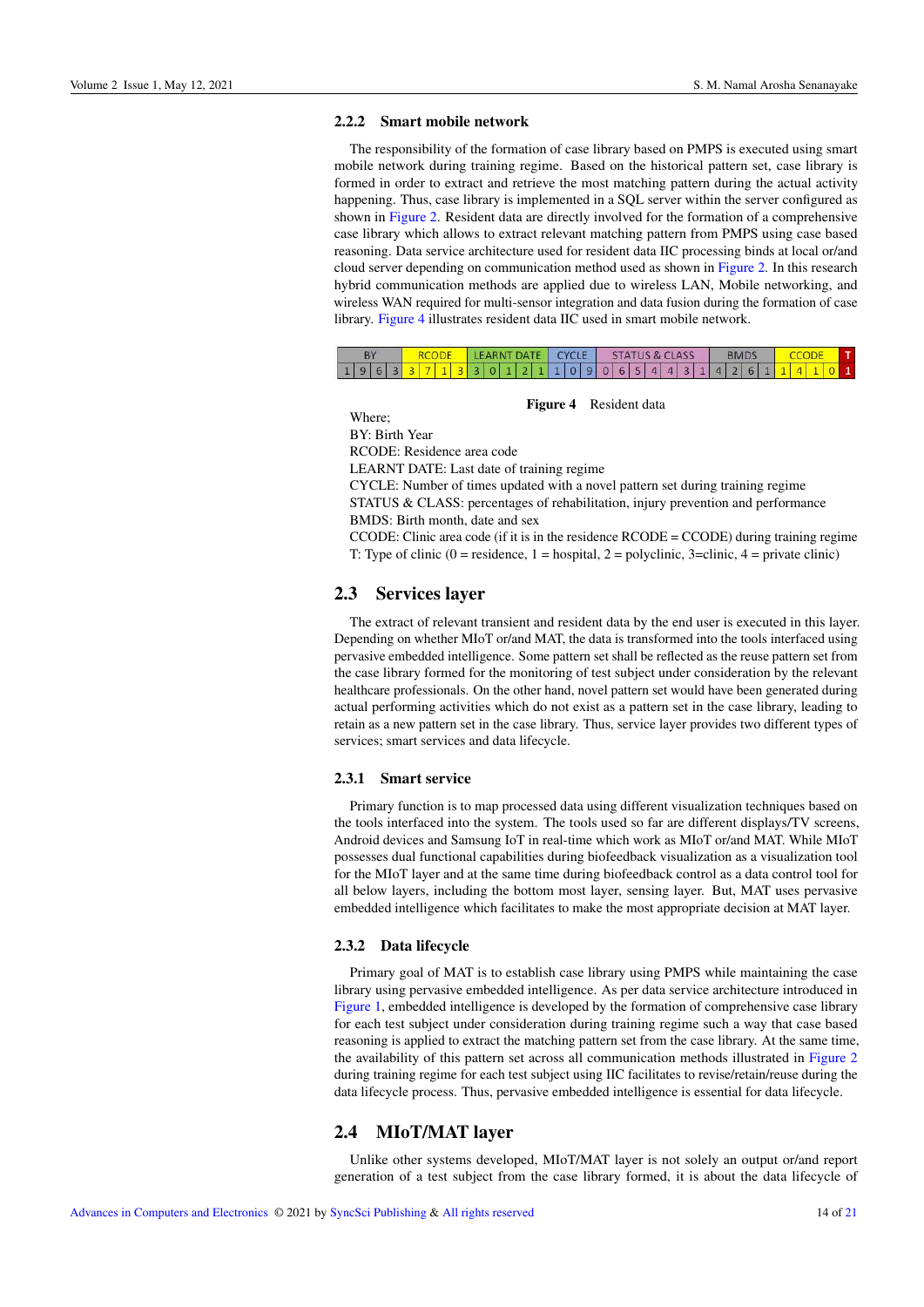the case library formed during training regime and actual performing activity based on core human motion. Therefore, hybrid MIoT is introduced for producing the output and data control necessary all below layers of data service architecture in [Figure 1.](#page-1-0) This is possible due to the implementation of IIC relevant to transient data and resident data for the PMPS formed in order for secure transmission required based on hybrid communication methods used as per [Figure 2](#page-2-0) for different motion-core activities in real-time. Thus, data availability is guaranteed efficiently and securely by lower down the latency and connectivity independence using pervasive embedded intelligence than knowledge engineering and data driven approached used with lacking of real-time systems capabilities. MIoT and MAT provide the interfacing of smart devices with inter-operability capabilities in a secure manner due to IIC novel coding scheme introduced for transient and resident data.

Mapping the pattern set extracted from case library into MIoT/MAT was done using 3D fusion matrix. 3D fusion matrix defines as the decision making is the translation of motioncore activity based on three important rule based decisions; current status and classification of transient data, resident data, and internationally quantifiable assessment criteria given by trainers, coaches, physiotherapists, and orthopedics. Therefore, 3D decision fusion matrix shall be defined as illustrated in Figure 5. In the 3D decision fusion matrix, classes are defined as follows;

Class  $A =$  Healthy test subject

Class  $B =$  Rehabilitation or performance optimization is required. Based on two test cycles performed, the percentage of actual status is below 60% of mean class defined.

Class  $C =$  Rehabilitation or performance optimization is required. Based on two test cycles performed, the percentage of actual status is below 40% of mean class defined.

 $Class D = Rehabilitation$  or performance optimization us required. Based on two test cycles performed, the percentage of actual status is way below 20% of mean class defined.

<span id="page-5-0"></span>Classes A, B, C, and D are reflected in the transient IIC and resident IIC as 1, 2, 3, and 4 respectively due to solely digits considered for IIC definition.



Figure 5 3D decision fusion matrix

In [Figure 5,](#page-5-0) resident class and recovery status were obtained with respect to reference class and recovery status defined by trainers, coaches, physiotherapists, and orthopedics. Therefore, case library is formed using semi-supervised reinforcement learning methods with deep neural network architecture. Retaining a new pattern set in the case library subject to supervised learning using reference class with corresponding recovery status while the decision making to whether the pattern set belonging to the respective resident class with respective recovery status is subject to reinforcement learning. Hence, appropriate associative rules defined between reference class and resident class are the basis for decision fusion during training regime.

Transient class depends on the actual status during actual clinical trial. Thus, actual class defines using associate rules shown in [Figure 5.](#page-5-0) As an example  $C(A)$  implies the actual class; Class C associates with Class A depending on the rehabilitation achieved and monitored by health professionals during post-surgery or in case of athletes and players, optimum performance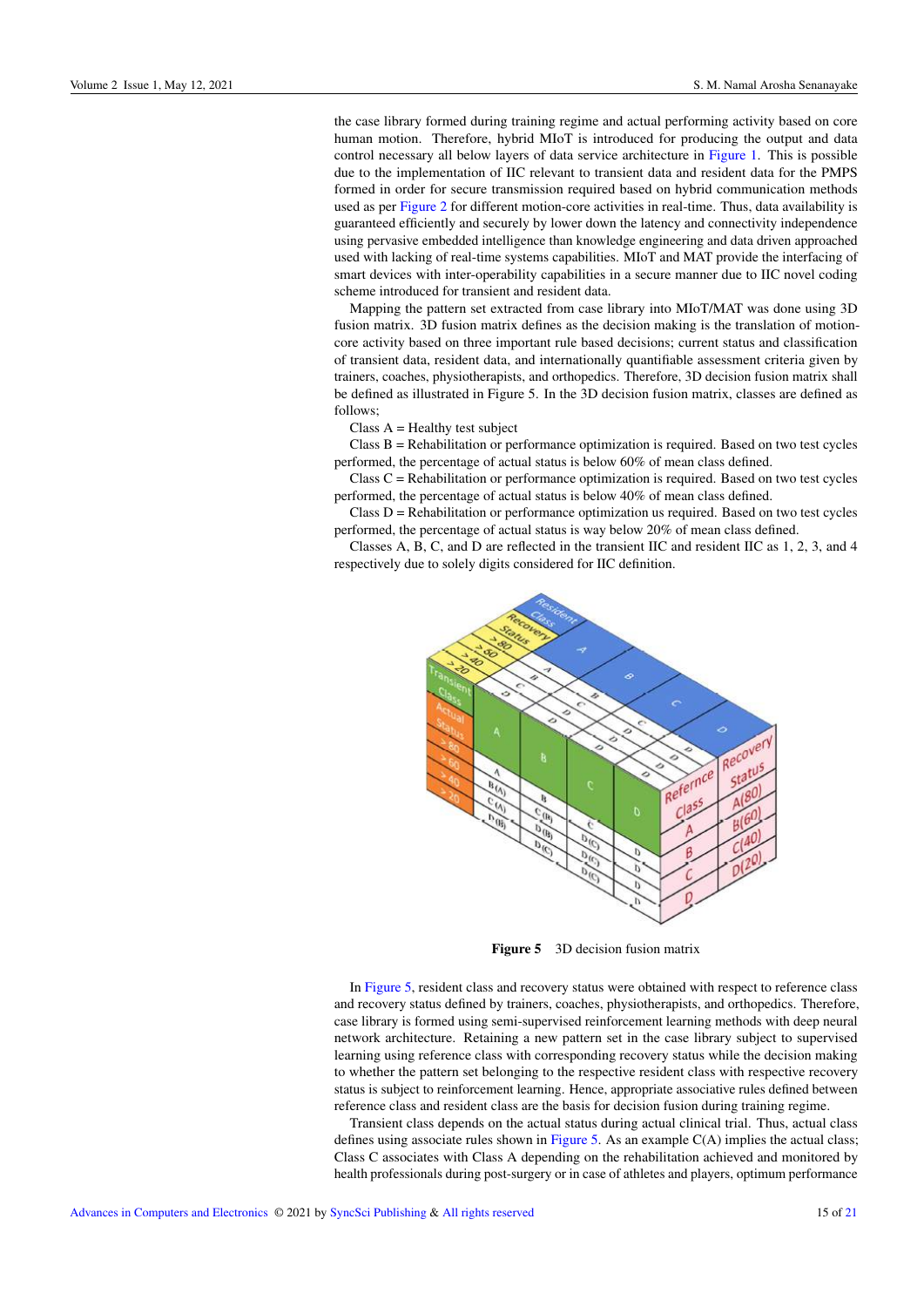is monitored by trainers and coaches using MIoT or/and MAT tools.

Further, a novel pattern set shall be identified using decision fusion between transient class and reference class by applying case based reasoning. The retrieval of the best matching pattern set from case library subject to the proven decision fusion carried out. While the actual status of a transient class is governed by associate rules, recovery status in the reference class is based on the percentage defined in a respective class (As an example reference class A is based on recovery status class A subject to minimum of 80% achievement of motion-core activity monitored by healthcare professionals). If there is no pattern found, novel pattern set is retained as a new case in the case library updating accordingly resident class and its respective recovery status. By inserting a new case into the case library requires to undergo the training using semi-supervised reinforcement learning. Therefore, 3D decision fusion matrix illustrated in [Figure 5](#page-5-0) is implemented using hybrid intelligence leading to successful development of MIoT and MAT based on pervasive embedded intelligence. While MIoT is executed in hybrid mode using transient and resident classes, MAT works as a biofeedback visualization tool for the test subject and for healthcare professional during actual motion-core activity in real-time.

# 3 Experimental set up and methodology

Proving of MAT data service architecture is carried out by setting up the experiment using all communication methods; wireless LAN, wireless WAN, and mobile network as illustrated in [Figure 6,](#page-6-0) [Figure 7](#page-6-1) and [Figure 8](#page-6-2) respectively.

<span id="page-6-0"></span>



Figure 6 Wireless LAN

<span id="page-6-1"></span>

Figure 7(a) EMG and Motion Sensors



Figure 7(b) EMG and EEG Sensors

Figure 7 Wireless WAN

<span id="page-6-2"></span>

Figure 8 Mobile network

[Figure 6](#page-6-0) represents the employing Qualisys Motion Capture System with wireless EMG for indoor game training regime using wireless LAN connectivity. [Figure 7](#page-6-1) illustrates worn wireless EMG, EEG and Motion sensors on treadmill walking using wireless WAN connectivity.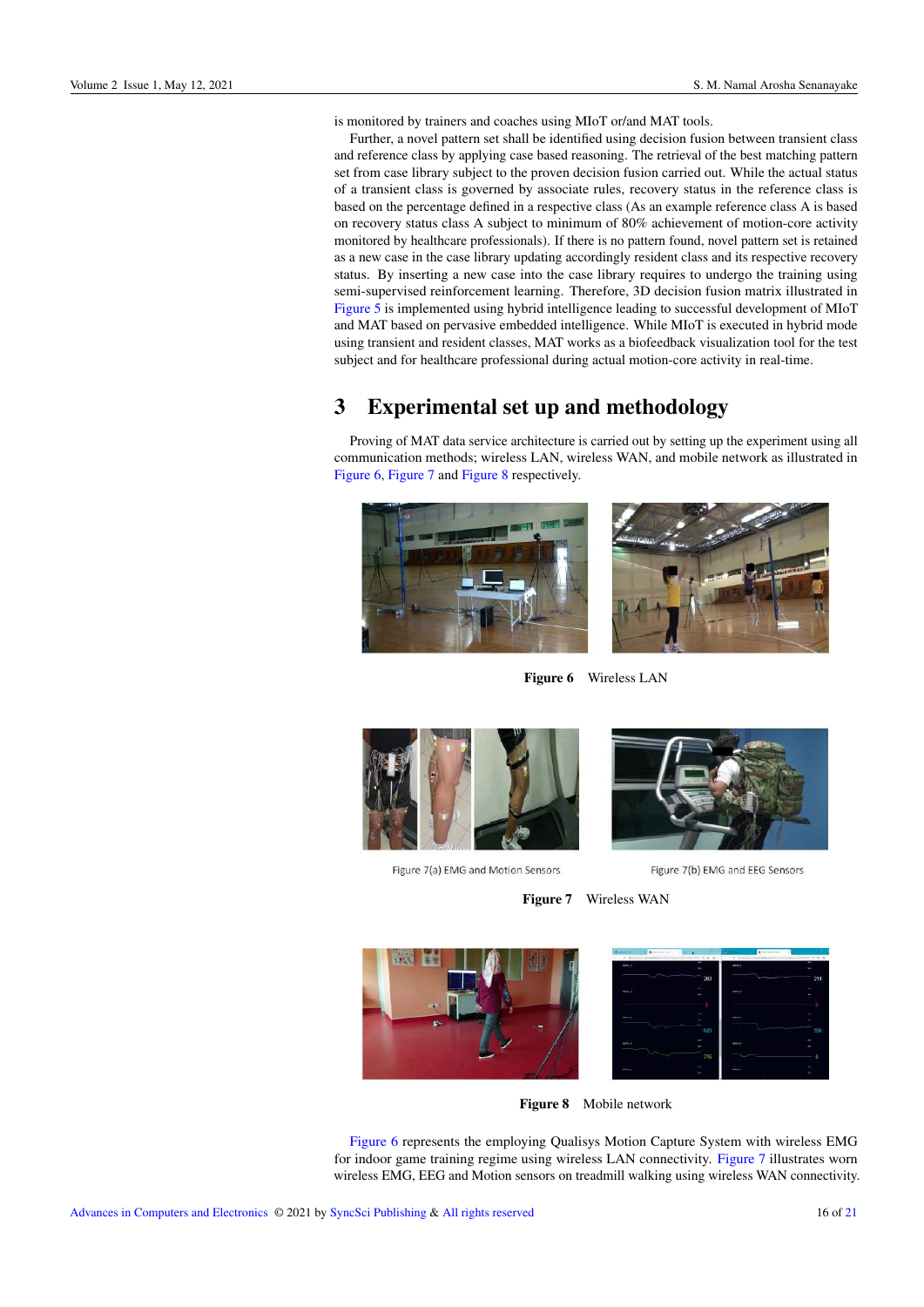[Figure 8](#page-6-2) shows the employability of smart shoes from ZeBlok as an IoT directly connected to the AWS cloud for real-time data acquisition using local mobile operator connectivity based on Android mobile platforms and Samsung IoT worn by the test subject. In this manner, with the support of sports medicine and research center, Brunei and ministry of defense, Brunei real world experiment were set up in order to first form the Pattern Mining Predictor System (PMPS) and then followed by the Case Library (CL). All experiment were carried out using athletes, players, and soldiers who are considered as reference standard of any society. The routine the soldiers went through this experiment set up was 40 soldiers during the training regime of one month despite number of athletes and players are not so appealing in Brunei context mainly due to athletes and players are mostly soldiers as well. The local and cloud server contains approximately 6TB of raw data securely stored using IIC implemented. At any level of data service architecture, the only raw data accessible using transient IIC data only. Thus, resident IIC data retains in the local and cloud server with the only accessible to the system administrator preventing security breaches over vulnerable data. This article does not intend to provide the insight into cyber security features embedded into MAT.

CL is based on different types motion-core activities performed by the test subject. While the testing of pattern sets stored in CL is not comprehensive enough, novel pattern sets are stored in the CL based on new types of motion-core activities identified and defined by relevant healthcare professionals, trainers, coaches, physiotherapists, and orthopedics. Thus, CL shall be defined as follows;

$$
CLi = \sum_{i=0}^{n} (RMi + IPi + POi)
$$
 (2)

Where;

i:  $i^{th}$  test subject

n: number of test subjects

CLi: Pattern set of  $i^{th}$  test subject in the case library

RMi: Rehabilitation Monitoring of  $i^{th}$  test subject based on 3D fusion matrix IPi: Injury Prevention  $i<sup>th</sup>$  test subject based on 3D fusion matrix

<span id="page-7-0"></span>



Figure 9 Case library

The CL in equation 2 defines based on the test subject under consideration. But, CL contains different databases depending on each motion-core activity performed. As illustrated in [Figure](#page-4-0) [4](#page-4-0) and [Figure 5,](#page-5-0) walking activity is defined using numerical value zero (0) binding with status and class digits.

Having formed CL, it was trained using semi-supervised reinforcement learning based on deep neural network (DNN) topologies used for different motion-core activities. There is no general one topology applied for the complete CL. It depends on the type of motion-core activity and based on built in data fusion algorithm chosen (from set of fusion algorithms available in the local server and cloud server as illustrated in Figure 1) used for the formation of PMPS. [Figure 9](#page-7-0) shows the algorithm implemented for CL formation during training regimes;

There are five categories of motion-core activities are analyzed as illustrated in [Figure 9.](#page-7-0) They are numbered from  $0 - 4$  using numeric values for the definition of transient and resident IIC defined in [Figure 3](#page-3-1) and [Figure 4](#page-4-0) by binding together with status and class during training regime. The sixth category shown in [Figure 9,](#page-7-0) biofeedback is subject to the novel pattern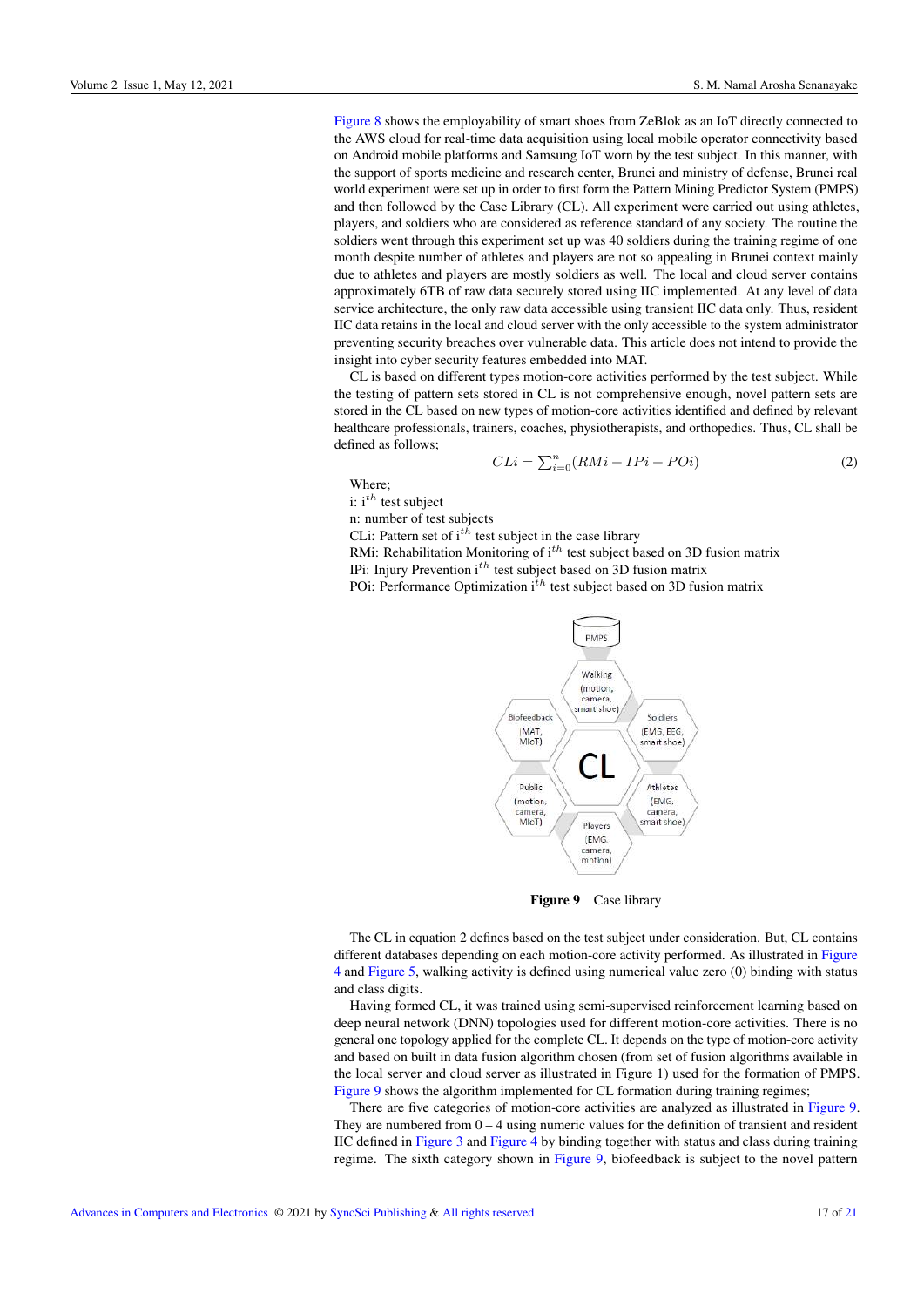identified during testing stage which shall be retained as a new case in CL subject to retraining and amending respective resident data and its respective IIC in the CL.

# 4 Experimental results

<span id="page-8-0"></span>There are comprehensive results to demonstrate the success of MAT using pervasive embedded intelligence based on athletes, soldiers, and general public during their visits to rehabilitation clinics. But, MAT has been successfully tested in Malaysia and Japan based on the MoUs signed between Universiti Malaya Connected Health (UMCH) Sdn Bhd and Gifu University, Japan.



Figure 10 MAT for a soldier (a) Actual test subject; (b) MIoT for biofeedback; (c) All case records from CL

MAT proves for a soldier who is recovering from ankle foot injury is illustrated in [Figure](#page-8-0) [10.](#page-8-0) [Figure 10](#page-8-0) (a) shows the periodical test carried out after 6 months of foot injury. The expectation is to retrieve a similar case from case library already trained. Using all known cases as demonstrated in [Figure 10](#page-8-0) (c) which is obtained from CL using LabVIEW interface in real-time, 3D decision fusion matrix maps into Samsung Gear S3 smart watch (courtesy from Samsung Asia Pte Ltd) as MIoT for biofeedback shown in [Figure 10\(](#page-8-0)b), the soldier's actual health status as Class B (65%) recovered compared to the transient health status reported as Class C (75%). Thus, results proves the efficiency of using MAT using pervasive embedded intelligence based on mapping a case from CL by applying 3D decision fusion matrix. These results allow physiotherapist to adjust protocols used for rehabilitation monitoring leading to performance optimization of actual motion-core activities (walking) during next clinical visit.

[Figure 11](#page-9-0) shows the use of MIoT shoe from Zeblok for cadence analysis of an athlete. MIoT shoe has a built in router located at the heel of the smart shoe connected with four different sensors at the toe  $(Z1)$ , left ball  $(Z2)$ , right ball  $(Z3)$ , and heel  $(Z4)$ . During motion-core activity, raw data are directly uploaded into the AWS cloud. In this work, cadence analysis was carried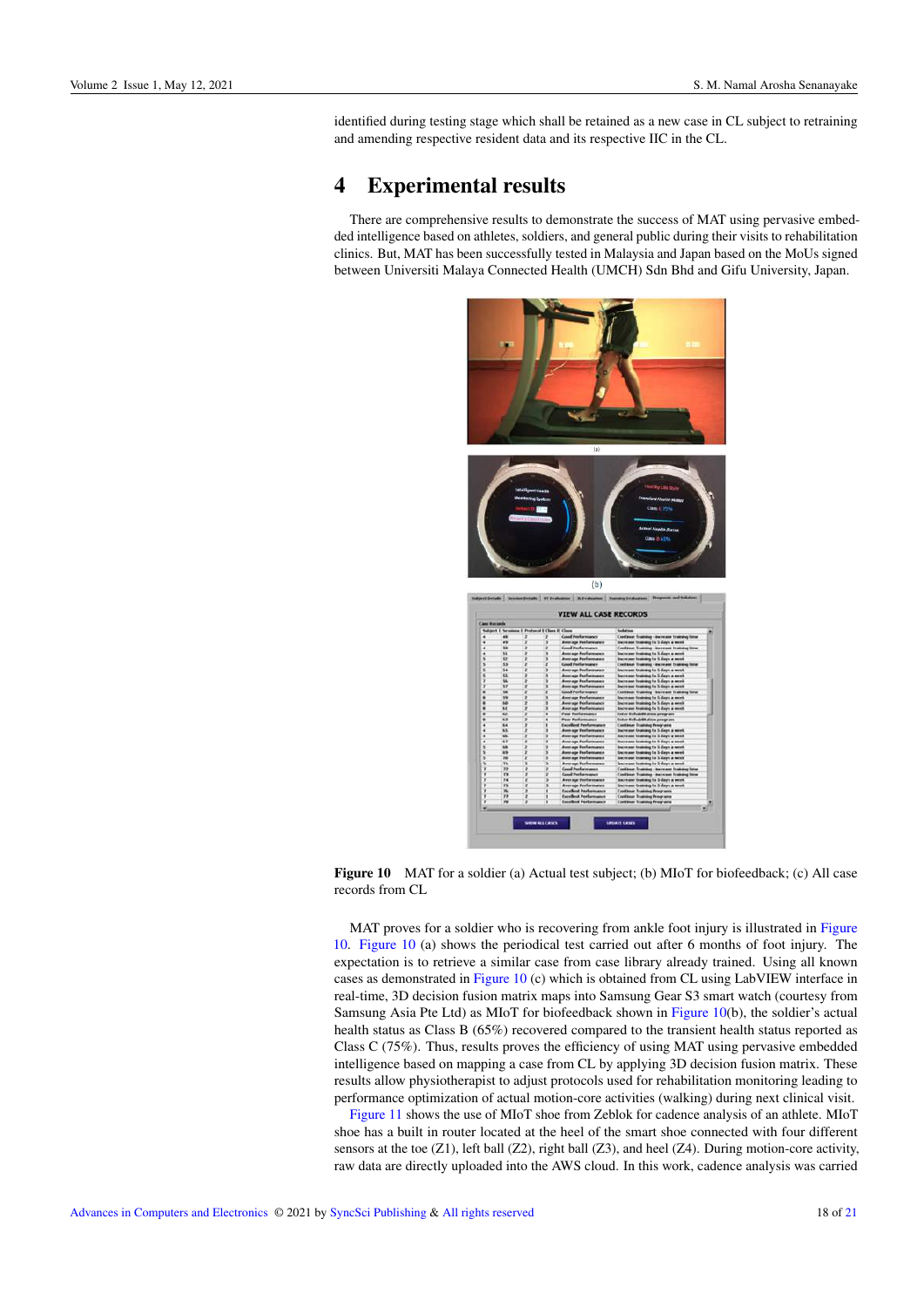<span id="page-9-0"></span>

Figure 11 MIoT using 4G mobile connectivity (a) Smart shoe worn athlete; (b) Cadence analysis; (c) MAT using Samsung smart watch

<span id="page-9-1"></span>



Figure 12 MAT for Jump Landing; (a) Previous CL records; (b) MIoT for biofeedback

out by storing all cases in the CL similar to the sample spreadsheet given in [Figure 11\(](#page-9-0)b). Unlike [Figure 11\(](#page-9-0)c), storing all cases using LabVIEW interface in real time is not required for this work. Cadence analysis was carried using right and left support by ignoring double support since any abnormality is subject to swinging of either right or left foot. This is occurred during left or right support. As MAT reports using Samsung Gear S3 smart watch, this athlete has clear abnormality in the right support due to 12% mean square error (MSE) reported. During walking the MSE larger than 10% implies the test subject missed out one phase in a gait cycle. Thus, left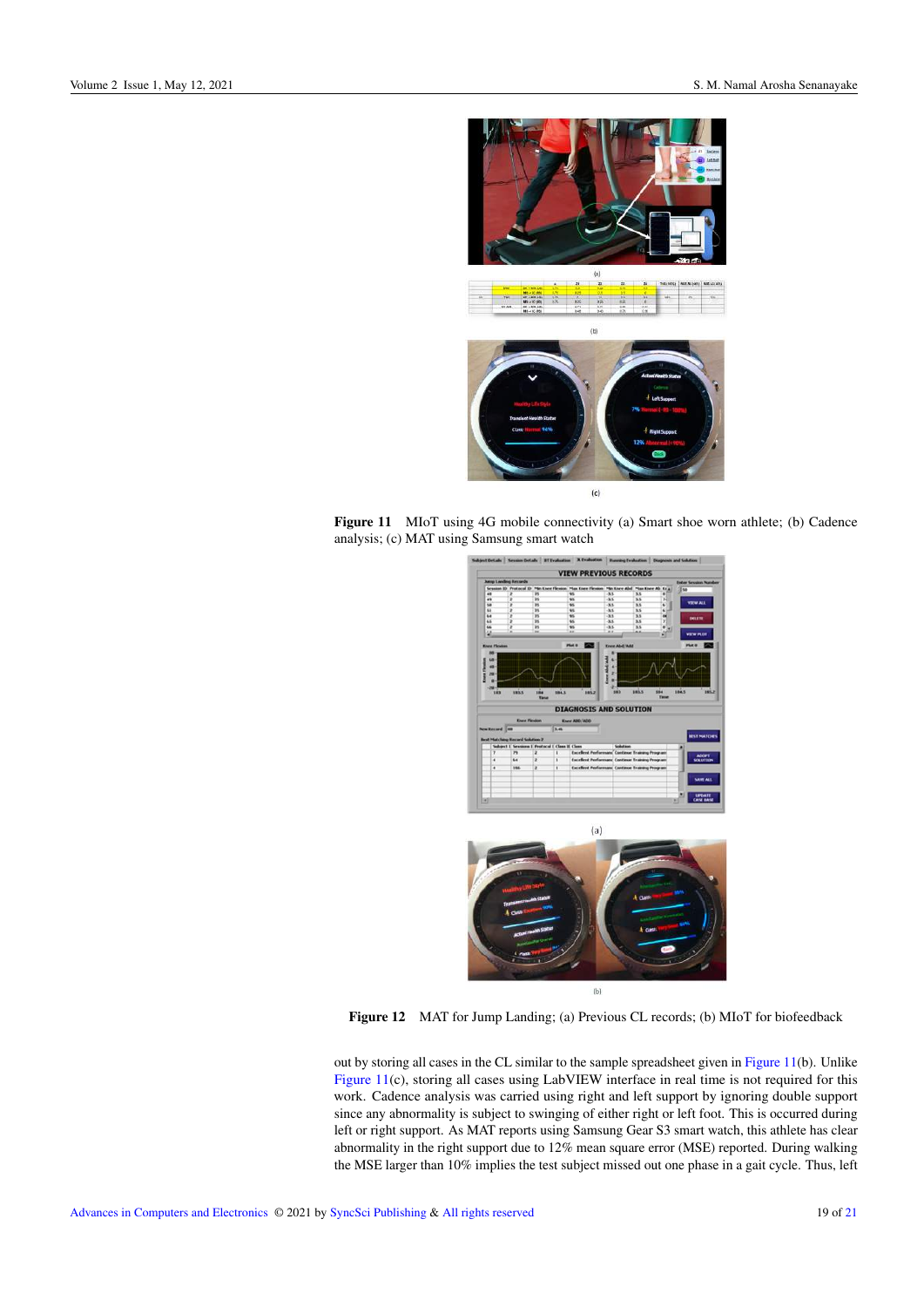support and right support holds 40% each with double support of 20% to form 100% cadence. Therefore, actual health status of this athlete is abnormal in his right support.

[Figure 12](#page-9-1) illustrates the use of MAT during a training regime for a netball player using wireless LAN connectivity. Figure 6 represents trainer forcing to do a jump landing during a ball throw. Based on the jump landing motion-core activity and trained CL, previous records shall be retrieved using LabVIEW interface in real-time as illustrated in [Figure 12](#page-9-1) (a). Therefore, the most matching case is retrieved for the actual jump landing motion-core activity using 3D decision fusion matrix implemented as illustrated in [Figure 5.](#page-5-0) The result is mapped into MIoT for biofeedback visualization based on ANN classifier using Samsung Gear S3 smart watch during the training regime as shown in [Figure 12](#page-9-1) (b). As per actual status, the player is a very good player (84%-88%) compared to excellent performance with 90% as per previous records retrieved and shown as transient health status in [Figure 12\(](#page-9-1)b). The results allow player to improve the performance to reach the optimal performance during subsequent training regime under the monitoring of trainer using MAT before player will play in an actual competition.

## 5 Discussion and conclusion

Pattern Mining Predictor System (PMPS) is successfully built as a cyber physical sensory information system in the centralized server while Case Library (CL) is efficiently created addressing different communication modes; wireless LAN, wireless WAN, and mobile network depending of combinations of sensors worn for a motion-core activity under consideration during a training regime. Thus, CL is formed using five different motion core activities defined and sixth category is a completely novel method for biofeedback using Motion-core Assistive Tools (MAT) based on pervasive embedded intelligence and Motion-core IoT (MIoT). MAT and MIoT prove that they can lower down the latency and connectivity independence during actual testing in real-time compared to the training regime that was carried out in this work offline, online and near real-time (4G mobile connectivity used in MIoT shoe). Novel 3D decision fusion matrix was implemented in order to retrieve the best matching case from CL using semi-supervised reinforcement learning.

Experimental results prove that the successful implementation of data service architecture for motion-core environment. Intelligent Identification Coding (IIC) scheme was introduced to secure test subjects involved by storing all motion-core data in two different modes of operations; transient data and resident data. Therefore MAT using pervasive embedded intelligence was proven for rehabilitation monitoring, injury prevention, and performance optimization of soldiers, athletes, players, general public visiting rehabilitation clinics during training regimes for the establishment of CL and actual testing in real-time. MAT was also tested in Malaysia and Japan based on necessary agreements signed.

As future work MAT is planning to expand for elderly and children in order for healthcare professional and parents monitoring critical actual motion-core activity happening remotely in real-time using MIoT as a biofeedback tool.

## **Ethics**

Ethics clearance was obtained from University of Brunei Darussalam by signing off standard ethics clearance form provided by the research office. Furthermore, ethics clearance for national athletes, soldiers, and players was obtained by sports medicine and research center and ministry of defense, Brunei. Patients visited rehabilitation clinics were signed off their voluntary participation in this work by respective physiotherapists and orthopedics involved from relevant clinics.

# Conflict of Interest and Funding

There is no conflict of interest. This publication is part of the output of the ASEAN Institutes of Virtual Organization at National Information and Communications Technology (NICT), Tokyo, Japan; ASEAN IVO project with the title "*IoT system for Public Health and Safety Monitoring with Ubiquitous Location Tracking*". This research is also partially funded by the University Research Council (URC) grant scheme of Universiti Brunei Darussalam under the grant No: UBD/PNC2/2/RG/1(195). Samsung Gear S3 classic smart watches used in this research are fully sponsored by Samsung Asia Pte Ltd.